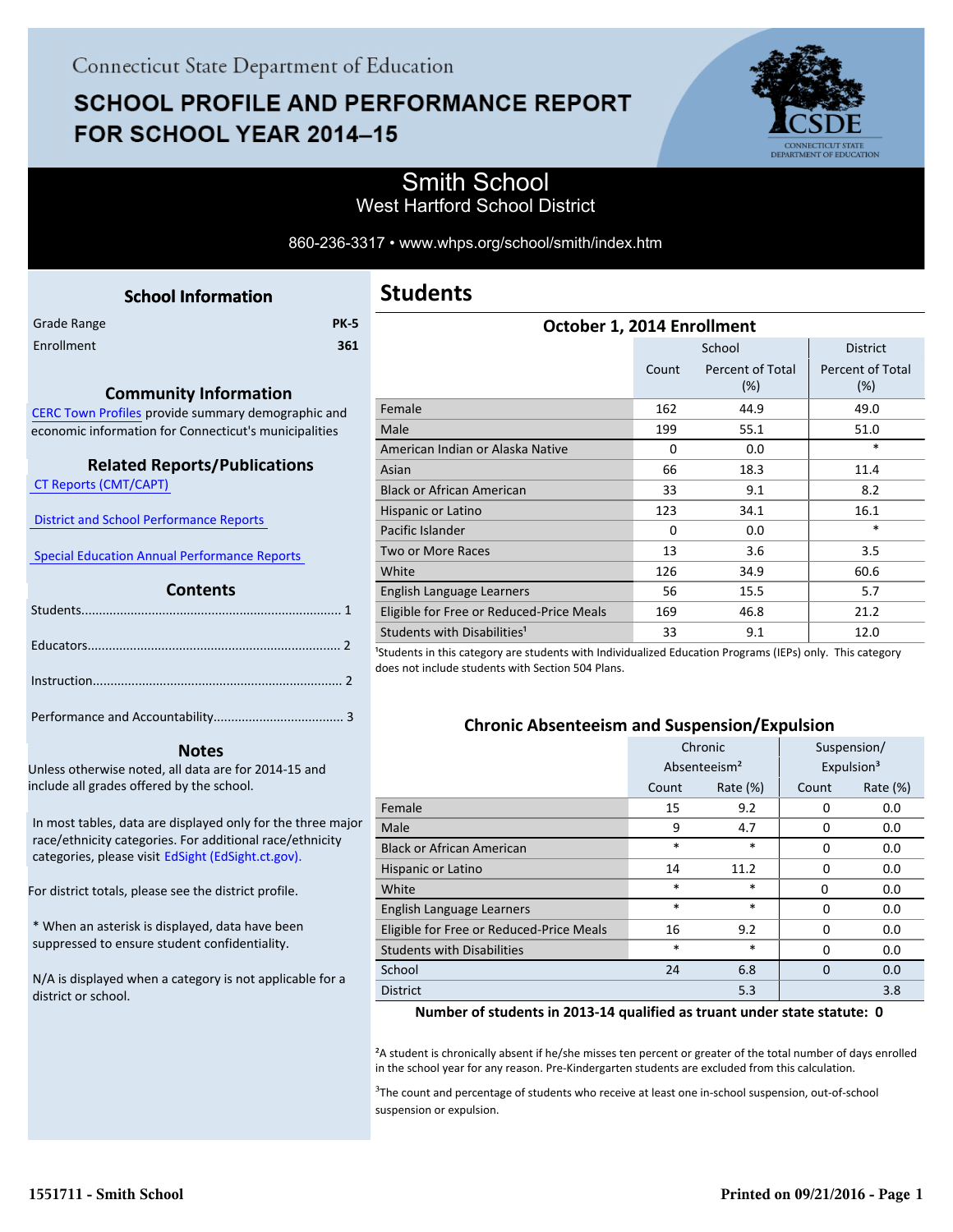## School Profile and Performance Report for School Year 2014-15 Smith School West Hartford School District

## **Educators**

### **Full-Time Equivalent (FTE)<sup>1</sup> Staff**

|                                                           | <b>FTF</b> |  |
|-----------------------------------------------------------|------------|--|
| <b>General Education</b>                                  |            |  |
| <b>Teachers and Instructors</b>                           | 29.5       |  |
| Paraprofessional Instructional Assistants                 | 11.6       |  |
| <b>Special Education</b>                                  |            |  |
| <b>Teachers and Instructors</b>                           | 1.7        |  |
| Paraprofessional Instructional Assistants                 | 4.0        |  |
| <b>Administrators, Coordinators and Department Chairs</b> |            |  |
| School Level                                              | 1.0        |  |
| Library/Media                                             |            |  |
| Specialists (Certified)                                   | 1.0        |  |
| <b>Support Staff</b>                                      | 1.0        |  |
| Instructional Specialists Who Support Teachers            | 2.6        |  |
| Counselors, Social Workers and School Psychologists       | 1.7        |  |
| <b>School Nurses</b>                                      | 1.0        |  |
| Other Staff Providing Non-Instructional Services/Support  | 8.5        |  |
|                                                           |            |  |

<sup>1</sup>In the full-time equivalent count, staff members working part-time in the school are counted as a fraction of full-time. For example, a teacher who works half-time in a school contributes 0.50 to the school's staff count.

| <b>Educators by Race/Ethnicity</b>         |       |                         |                         |  |  |  |
|--------------------------------------------|-------|-------------------------|-------------------------|--|--|--|
|                                            |       | School                  | <b>District</b>         |  |  |  |
|                                            | Count | Percent of Total<br>(%) | Percent of Total<br>(%) |  |  |  |
| American Indian or Alaska<br><b>Native</b> | 0     | 0.0                     | 0.2                     |  |  |  |
| Asian                                      | 1     | 2.4                     | 1.6                     |  |  |  |
| <b>Black or African American</b>           | 0     | 0.0                     | 2.3                     |  |  |  |
| Hispanic or Latino                         | 2     | 4.9                     | 3.3                     |  |  |  |
| Pacific Islander                           | 0     | 0.0                     | 0.0                     |  |  |  |
| Two or More Races                          | 0     | 0.0                     | 0.0                     |  |  |  |
| White                                      | 38    | 92.7                    | 92.6                    |  |  |  |

### **Classes Taught by Highly Qualified Teachers**²

|                                           | Percent of Total (%) |  |  |  |
|-------------------------------------------|----------------------|--|--|--|
| School<br>100.0                           |                      |  |  |  |
| School Poverty Quartile: Middle           |                      |  |  |  |
| State High Poverty Quartile Schools       | 97.9                 |  |  |  |
| <b>State Low Poverty Quartile Schools</b> | 99 R                 |  |  |  |

<sup>2</sup>Core academic classes taught by teachers who are fully certified to teach in that subject area.

#### **Classroom Teacher Attendance, 2013-14**

|                                             | School | <b>District</b> |
|---------------------------------------------|--------|-----------------|
| Average # of FTE Days Absent Due to Illness | 10.0   | 8.5             |
| or Personal Time                            |        |                 |

# **Instruction and Resources**

| <b>School Schedule</b>                |     |                                  |            |  |
|---------------------------------------|-----|----------------------------------|------------|--|
| Days of Instruction                   | 182 | <b>School Hours for Students</b> |            |  |
| <b>Hours of Instruction Per Year</b>  |     | <b>Start Time</b>                | 08:30 AM   |  |
| Grades 1-12 and Full-Day Kindergarten | 977 | End Time                         | $03:20$ PM |  |
| Half/Extended Day Kindergarten        | N/A |                                  |            |  |

## **Students with Disabilities Who Spend 79.1 to** 100 Percent of Time with Nondisabled Peers<sup>3</sup>

|                              | Count  | Rate (%) |
|------------------------------|--------|----------|
| Autism                       | N/A    | N/A      |
| <b>Emotional Disturbance</b> | *      | *        |
| Intellectual Disability      | N/A    | N/A      |
| Learning Disability          | $\ast$ | $\ast$   |
| Other Health Impairment      | 7      | $\ast$   |
| <b>Other Disabilities</b>    | N/A    | N/A      |
| Speech/Language Impairment   | 14     | *        |
| School                       | 26     | 100.0    |
| <b>District</b>              |        | 74.8     |
|                              |        |          |

³Ages 6-21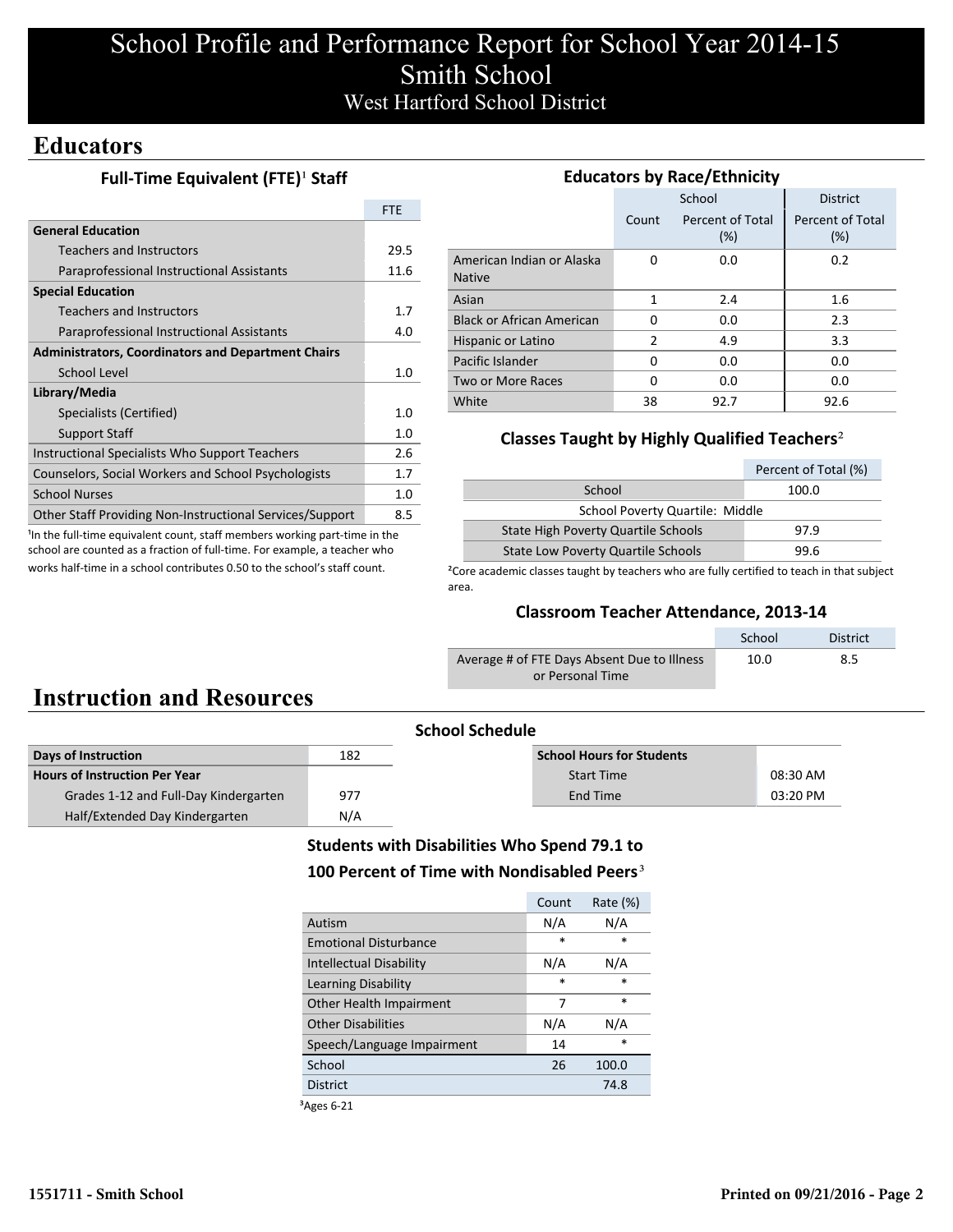## School Profile and Performance Report for School Year 2014-15 Smith School West Hartford School District

## **Performance and Accountability**

### **School Performance Index (SPI)**

A School Performance Index (SPI) for the Smarter Balanced and Connecticut Alternate Assessment(CTAA) is the test performance of both assessments in the respective subject for all students in the school. The SPI ranges in value from 0 to 100 points. Connecticut's ultimate target for a SPI is 75 because in a school with a SPI of 75 or above, students will have performed at or above the 'goal' level on the majority of tests.

|                                              | <b>English Language Arts(ELA)</b> |            | <b>Math</b> |            | <b>Science</b> |            |
|----------------------------------------------|-----------------------------------|------------|-------------|------------|----------------|------------|
|                                              | Count                             | <b>SPI</b> | Count       | <b>SPI</b> | Count          | <b>SPI</b> |
| American Indian or Alaska Native             | 0                                 | N/A        | 0           | N/A        | 0              | N/A        |
| Asian                                        | 26                                | 78.2       | 26          | 68.0       | 8              | $\ast$     |
| <b>Black or African American</b>             | 16                                | $\ast$     | 16          | $\ast$     | $\ast$         | $\ast$     |
| Hispanic or Latino                           | 60                                | 69.6       | 60          | 63.0       | 22             | 60.8       |
| Native Hawaiian or Other Pacific Islander    | 0                                 | N/A        | 0           | N/A        | 0              | N/A        |
| Two or More Races                            | 7                                 | $\ast$     | 7           | $\ast$     | 6              | *          |
| White                                        | 64                                | 88.9       | 64          | 81.5       | 18             | $*$        |
| English Language Learners                    | 24                                | 66.1       | 24          | 54.5       | $\ast$         | $\ast$     |
| Non-English Language Learners                | 149                               | 80.7       | 149         | 73.5       | $\ast$         | $\ast$     |
| Eligible for Free or Reduced-Price Meals     | 72                                | 70.8       | 72          | 61.9       | 20             | 60.5       |
| Not Eligible for Free or Reduced-Price Meals | 101                               | 84.3       | 101         | 77.2       | 36             | 70.6       |
| <b>Students with Disabilities</b>            | 24                                | 65.2       | 24          | 58.7       | 8              |            |
| <b>Students without Disabilities</b>         | 149                               | 80.9       | 149         | 72.8       | 48             | 70.2       |
| <b>High Needs</b>                            | 87                                | 71.0       | 87          | 62.0       | 27             | 58.6       |
| Non-High Needs                               | 86                                | 86.5       | 86          | 79.9       | 29             | 74.8       |
| School                                       | 173                               | 78.7       | 173         | 70.9       | 56             | 67.0       |

## **National Assessment of Educational Progress (NAEP): Percent At or Above Proficient1**

|                        | <b>NAEP 2015</b> | <b>NAEP 2013</b> |          |
|------------------------|------------------|------------------|----------|
| <b>READING</b>         | Grade 4          | Grade 8          | Grade 12 |
| Connecticut            | 43%              | 43%              | 50%      |
| <b>National Public</b> | 35%              | 33%              | 36%      |
| <b>MATH</b>            | Grade 4          | Grade 8          | Grade 12 |
| Connecticut            | 41%              | 36%              | 32%      |
| <b>National Public</b> | 39%              | 32%              | 25%      |

<sup>1</sup>NAEP is often called the "Nation's Report Card." It is sponsored by the U.S. Department of Education. This table compares Connecticut's performance to that of national public school students. Performance standards for state assessments and NAEP are set independently. Therefore, one should not expect performance results to be the same across Smarter Balanced and NAEP. Instead, NAEP results are meant to complement other state assessment data. To view student subgroup performance on NAEP, click here.

## **Physical Fitness Tests: Students Reaching Health Standard**²

|                      | Percent of Students by Grade <sup>3</sup> (%) |      |      |      | <b>All Tested Grades</b> |             |
|----------------------|-----------------------------------------------|------|------|------|--------------------------|-------------|
|                      | 4                                             | 6    | 8    | 10   | Count                    | Rate $(\%)$ |
| Sit & Reach          | 77.8                                          | N/A  | N/A  | N/A  | 63                       | 77.8        |
| Curl Up              | 93.7                                          | N/A  | N/A  | N/A  | 63                       | 93.7        |
| Push Up              | 85.7                                          | N/A  | N/A  | N/A  | 63                       | 85.7        |
| Mile Run/PACER       | 87.3                                          | N/A  | N/A  | N/A  | 63                       | 87.3        |
| All Tests - School   | 60.3                                          | N/A  | N/A  | N/A  | 63                       | 60.3        |
| All Tests - District | 63.3                                          | 62.5 | 56.5 | 55.8 |                          | 59.7        |

 $2$ The Connecticut Physical Fitness Assessment (CPFA) is administered to all students in Grades 4, 6, 8 and 10. The health-related fitness scores gathered through the CPFA should be used to educate and motivate children and their families to increase physical activity and develop lifetime fitness habits.

<sup>3</sup>Only students assessed in all four areas are included in this calculation.